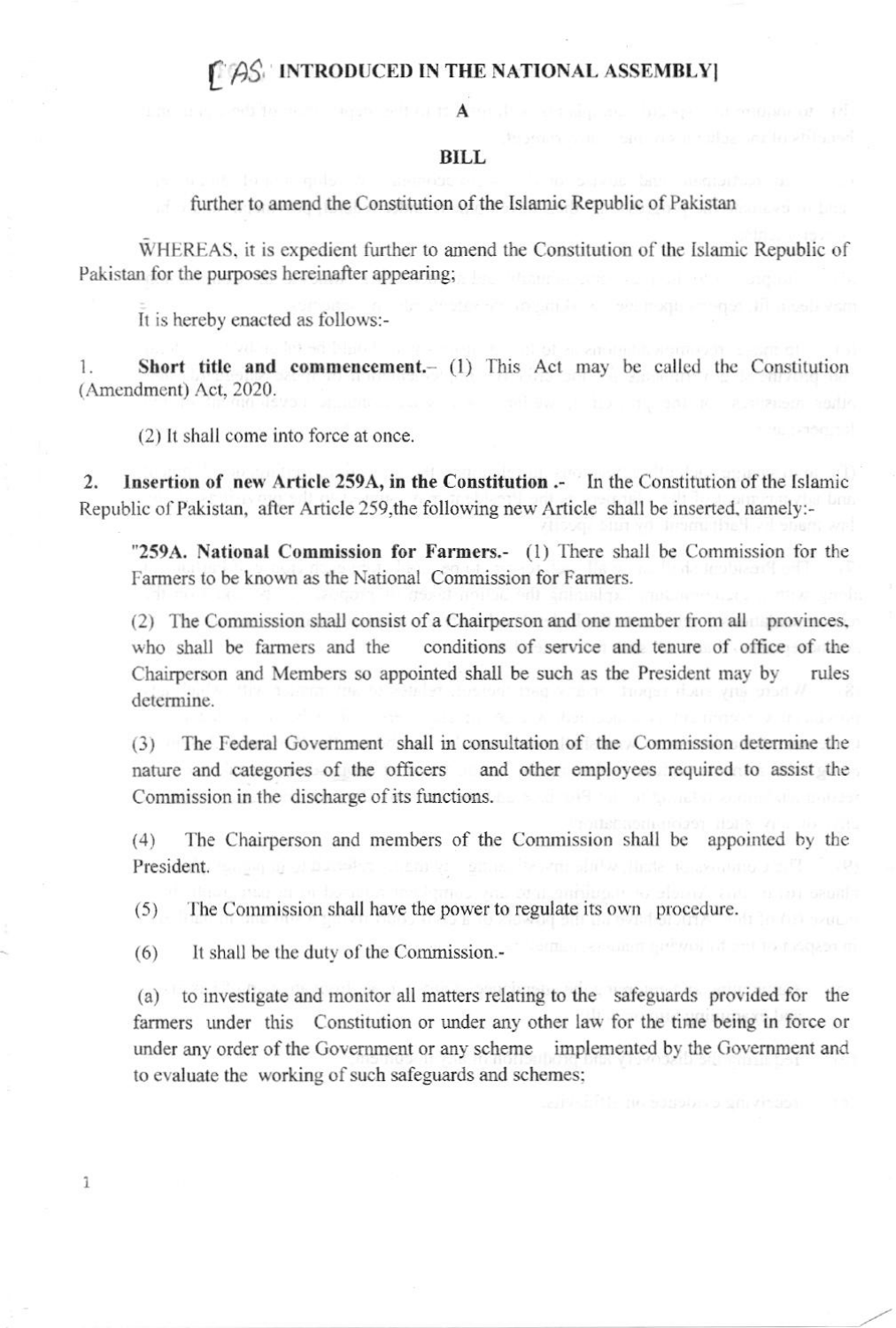(b) to inquire into specific complaints with respect to the deprivation of the rights and benefits of the schemes of the government;

to participate and advise on the socio-economic development of the farmers  $(c)$ and to evaluate the progress of their development under federal, provincial and other governments;

to present to the president, annually and at such other times as the Commission  $(d)$ may deem fit, reports upon the working of the safeguards and schemes;

to make recommendations as to the measures that should be taken by the federal  $(e)$ and provincial governments for the effective implementation of those safeguards and other measures for the protection, welfare and socioeconomic development of the farmers: and

(f) to discharge such other functions in relation to the protection, welfare, development and advancement of the farmers as the President may, subject to the provisions of any law made by Parliament, by rule specify.

 $(7)$ The President shall cause all such reports to be laid before each House of Parliament along with a memorandum explaining the action taken or proposed to be taken on the recommendations relating to the Federal and other governments and the reasons for the non-acceptance, if any, of such recommendations.

 $(8)$ Where any such report, or any part thereof, relates to any matter with which any provincial Government is concerned, a copy of such report shall be forwarded to the Governor of the province who shall cause it to be laid before the Provincial Assembly along with a memorandum explaining the action taken or proposed to be taken on the recommendations relating to the Province and the reasons for the non-acceptance, if any, of any such recommendations.

The Commission shall, while investigating any matter referred to in paragraph (a) of  $(9)$ clause (6) of this Article or inquiring into any complaint referred to in paragraph (b) of clause (6) of this Article have all the powers of a civil court trying a suit and in particular in respect of the following matters, namely: -

- $(a)$ summoning and enforcing the attendance of any person from any part of Pakistan and examining him on oath;
- $(b)$ requiring the discovery and production of any document;

 $(c)$ receiving evidence on affidavits;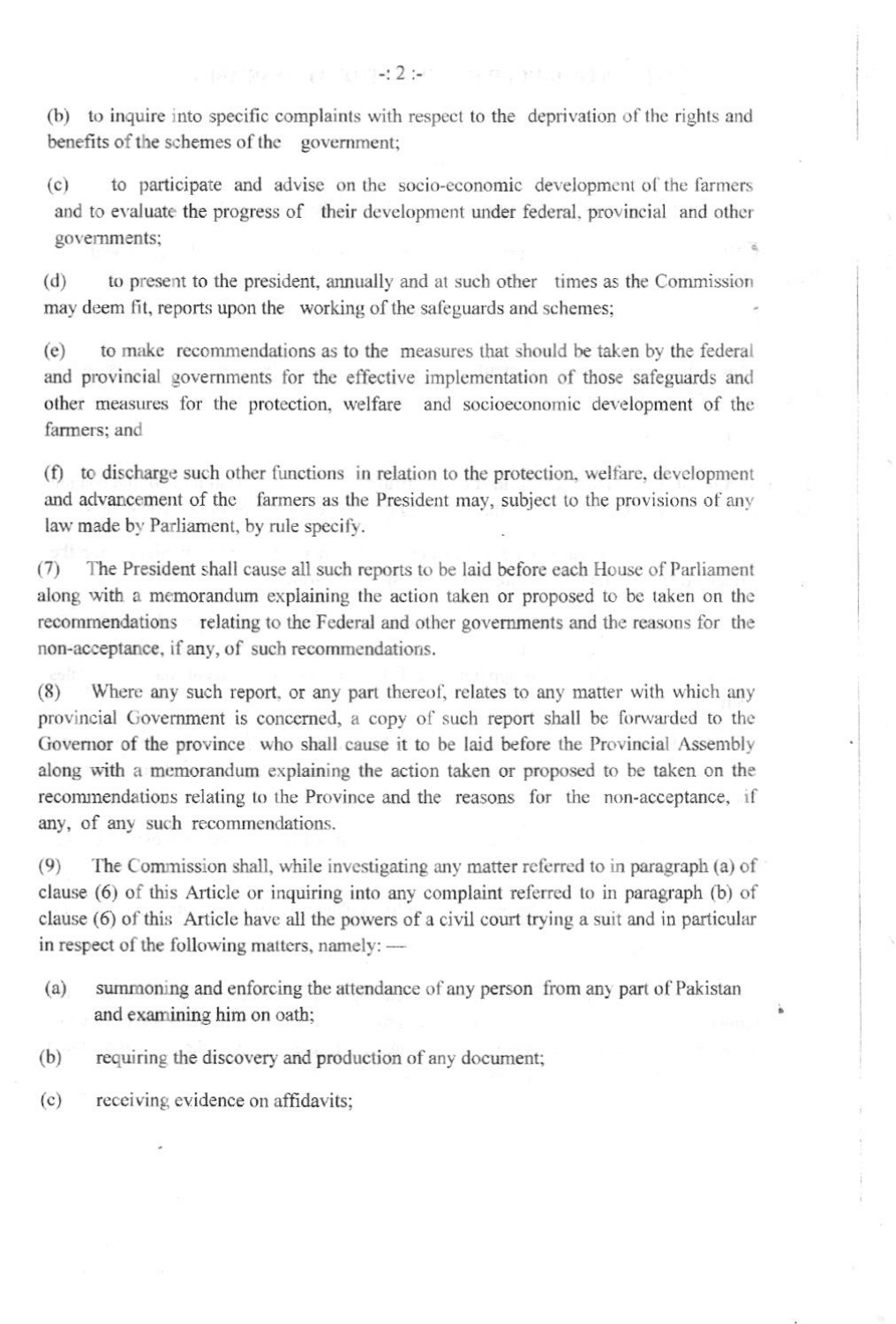- requisition any public record or copy thereof from any court or office;  $(d)$
- issuing commissions for the examination of witnesses and documents; and  $(e)$
- any other matter which the President may, by rule, determine.  $(f)$
- $-(10)$ The Federal and Provincial Governments shall consult the Commission on all major policy matters affecting farmers.

### **STATEMENT OF OBJECTS AND REASONS**

Agriculture, with its allied sectors, is the largest source of livelihood in Pakistan. A large percentage of Pakistan's rural households still depend primarily on agriculture for their livelihood. However, agriculture sector of the country has been facing serious issues. It is therefore, has become imperative to have a permanent commission for farmers. This Commission shall have the work of monitoring the existing safeguards, make recommendations as to the measures that should be taken by the Federal and Provincial governments for their implementation, inquire into specific complaints of the farmers amongst others.

Sd-

#### **CHOUDHARY FAQIR AHMAD Member, National Assembly**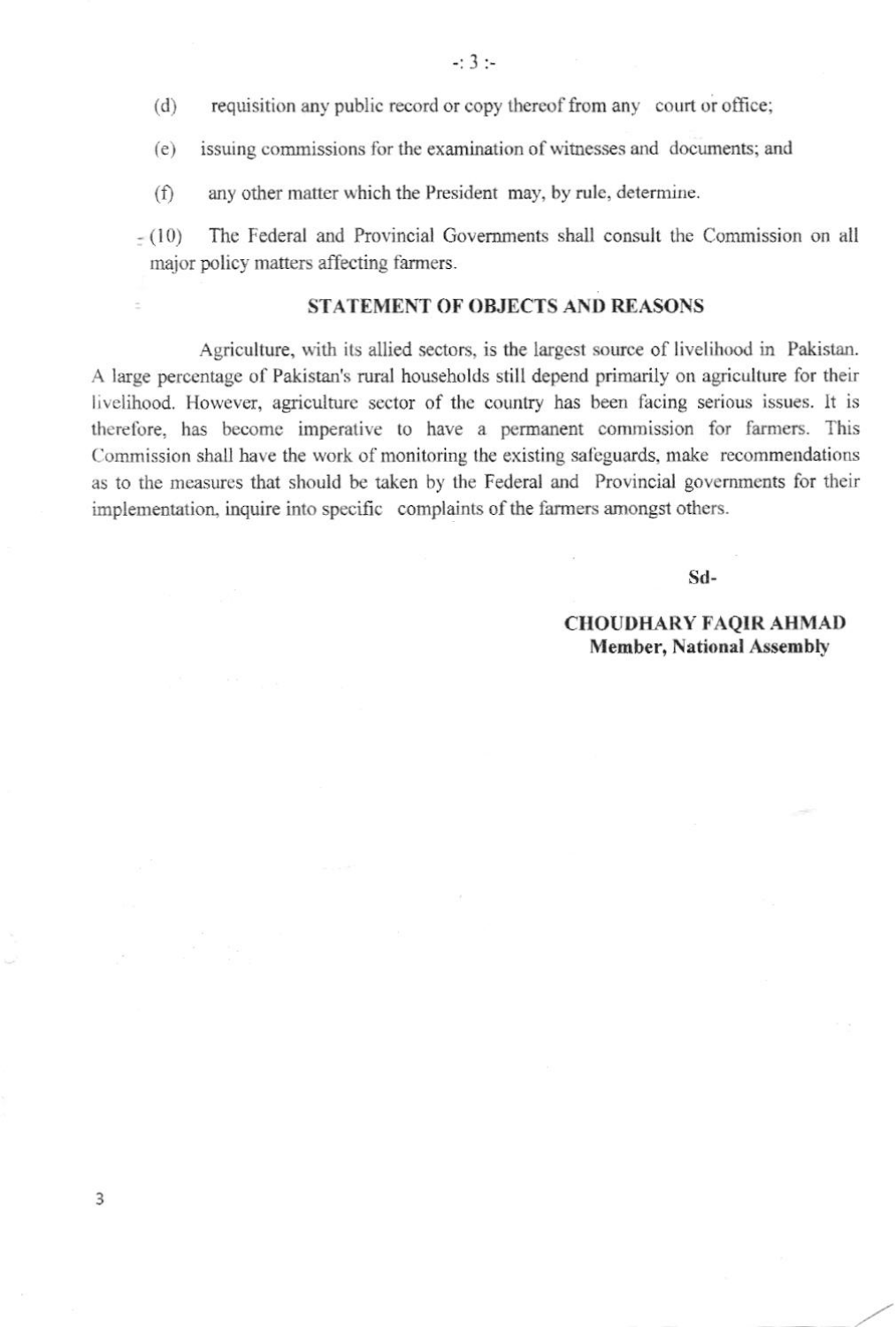$$
\begin{aligned} &\frac{1}{2} \int_{0}^{2} \int_{0}^{2} \int_{0}^{2} \int_{0}^{2} \int_{0}^{2} \int_{0}^{2} \int_{0}^{2} \int_{0}^{2} \int_{0}^{2} \int_{0}^{2} \int_{0}^{2} \int_{0}^{2} \int_{0}^{2} \int_{0}^{2} \int_{0}^{2} \int_{0}^{2} \int_{0}^{2} \int_{0}^{2} \int_{0}^{2} \int_{0}^{2} \int_{0}^{2} \int_{0}^{2} \int_{0}^{2} \int_{0}^{2} \int_{0}^{2} \int_{0}^{2} \int_{0}^{2} \int_{0}^{2} \int_{0}^{2} \int_{0}^{2} \int_{0}^{2} \int_{0}^{2} \int_{0}^{2} \int_{0}^{2} \int_{0}^{2} \int_{0}^{2} \int_{0}^{2} \int_{0}^{2} \int_{0}^{2} \int_{0}^{2} \int_{0}^{2} \int_{0}^{2} \int_{0}^{2} \int_{0}^{2} \int_{0}^{2} \int_{0}^{2} \int_{0}^{2} \int_{0}^{2} \int_{0}^{2} \int_{0}^{2} \int_{0}^{2} \int_{0}^{2} \int_{0}^{2} \int_{0}^{2} \int_{0}^{2} \int_{0}^{2} \int_{0}^{2} \int_{0}^{2} \int_{0}^{2} \int_{0}^{2} \int_{0}^{2} \int_{0}^{2} \int_{0}^{2} \int_{0}^{2} \int_{0}^{2} \int_{0}^{2} \int_{0}^{2} \int_{0}^{2} \int_{0}^{2} \int_{0}^{2} \int_{0}^{2} \int_{0}^{2} \int_{0}^{2} \int_{0}^{2} \int_{0}^{2} \int_{0}^{2} \int_{0}^{2} \int_{0}^{2} \int_{0}^{2} \int_{0}^{2} \int_{0}^{2} \int_{0}^{2} \int_{0}^{2} \int_{0}^{2} \int_{0}^{2} \int_{0}^{2} \int_{0}^{2} \int_{0}^{2} \int_{0}^{2} \int_{0}^{2} \int_{0}^{2} \int_{0}^{2} \int_{0}^{2} \int
$$